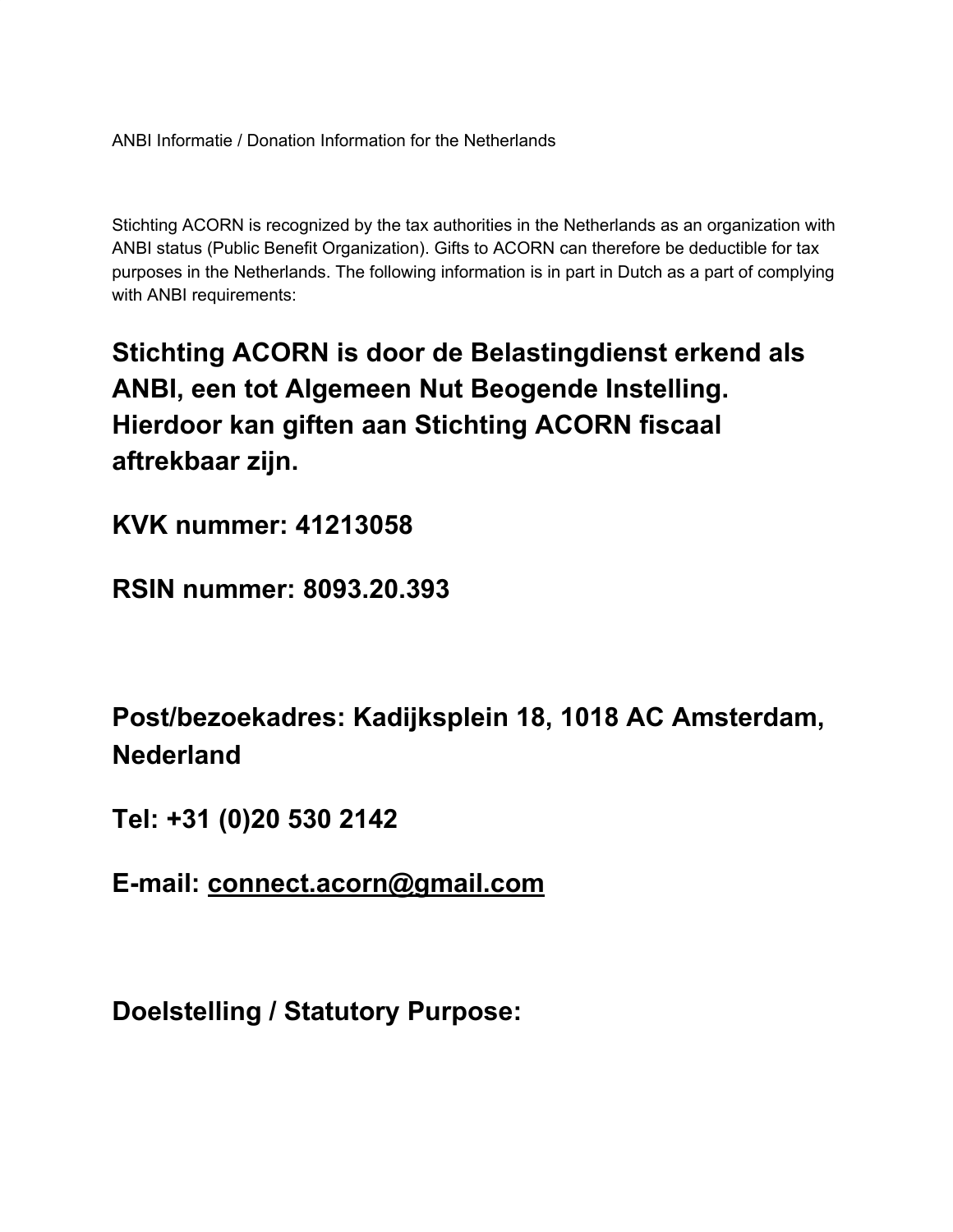**The purpose of ACORN is the preparing and sending out of volunteers with the motivation and skills that will enable them to fulfill serving and advisory roles in other cultures, and further, whatever directly or indirectly relates to or furthers such roles in the broadest sense of the word.**

## **Hoofdlijnen van het Beleidsplan / Main points of our Strategic Plan:**

This purpose will be accomplished by:

A. Mobilizing and sending out skilled volunteers in relief and development service among the poor and needy;

B. Teaching volunteers, where such training does not exist, by:

- a. Short courses and day seminars
- b. Intensive training programs (1 to 3 years including theory and practical experience)

c. Study trips: combination of lectures and travel in another culture to learn sensitivity in inter-cultural relations

- d. Internships with existing institutions doing relief and development work
- e. Taking part in study programs at universities and other training institutes;
- C. Field placement of volunteers in:
	- a. First aid and elementary medical care
	- b. Education and primary health care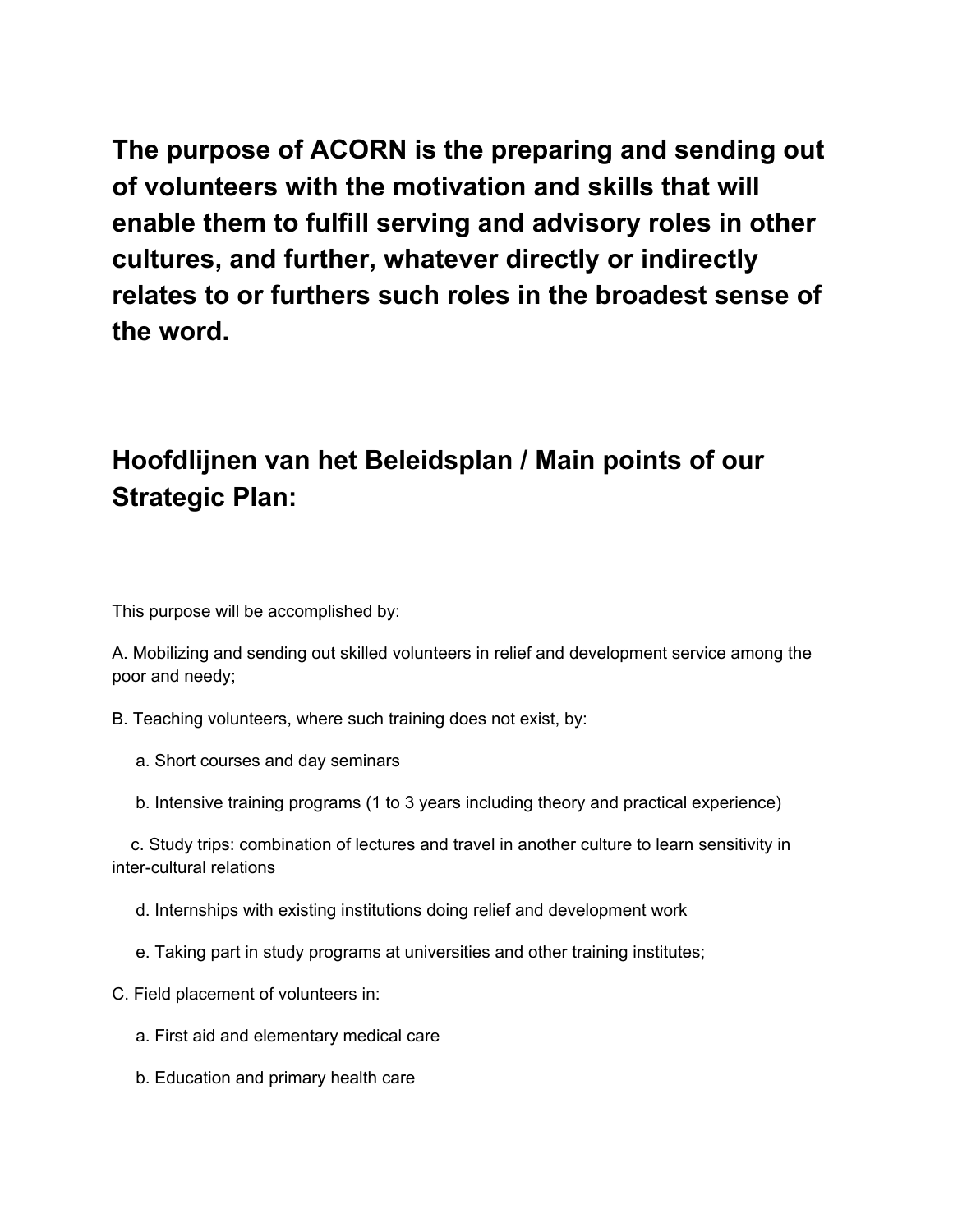- c. Cooperation in bringing renewal and building-up (both with materials and advice)
- d. Teaching one or more foreign languages
- e. Teaching mother tongue literacy
- f. Assistance in the event of natural disasters, fire, flood, earthquakes, hurricanes etc
- g. Temporary help for refugees
- h. Stimulating the start up of small employment projects
- i. Cultural exchange programs that promote brotherhood and friendship
- j. Other matters which are in accordance with the spirit of the foundation.

**Our vision is for lasting improvements in the quality of life for vulnerable and isolated communities in disadvantaged regions of the world.**

**Our mission as a Dutch non-governmental development agency is to implement multi-sectoral relief and development projects with local communities, building their capacity and public services.**

**Currently that is being done by two teams of volunteers in Northern Iraq and in Djibouti. Planned activities include assisting internally displaced and refugees in Northern Iraq via a learning center and teacher training and in Djibouti providing a mobile library addressing literacy**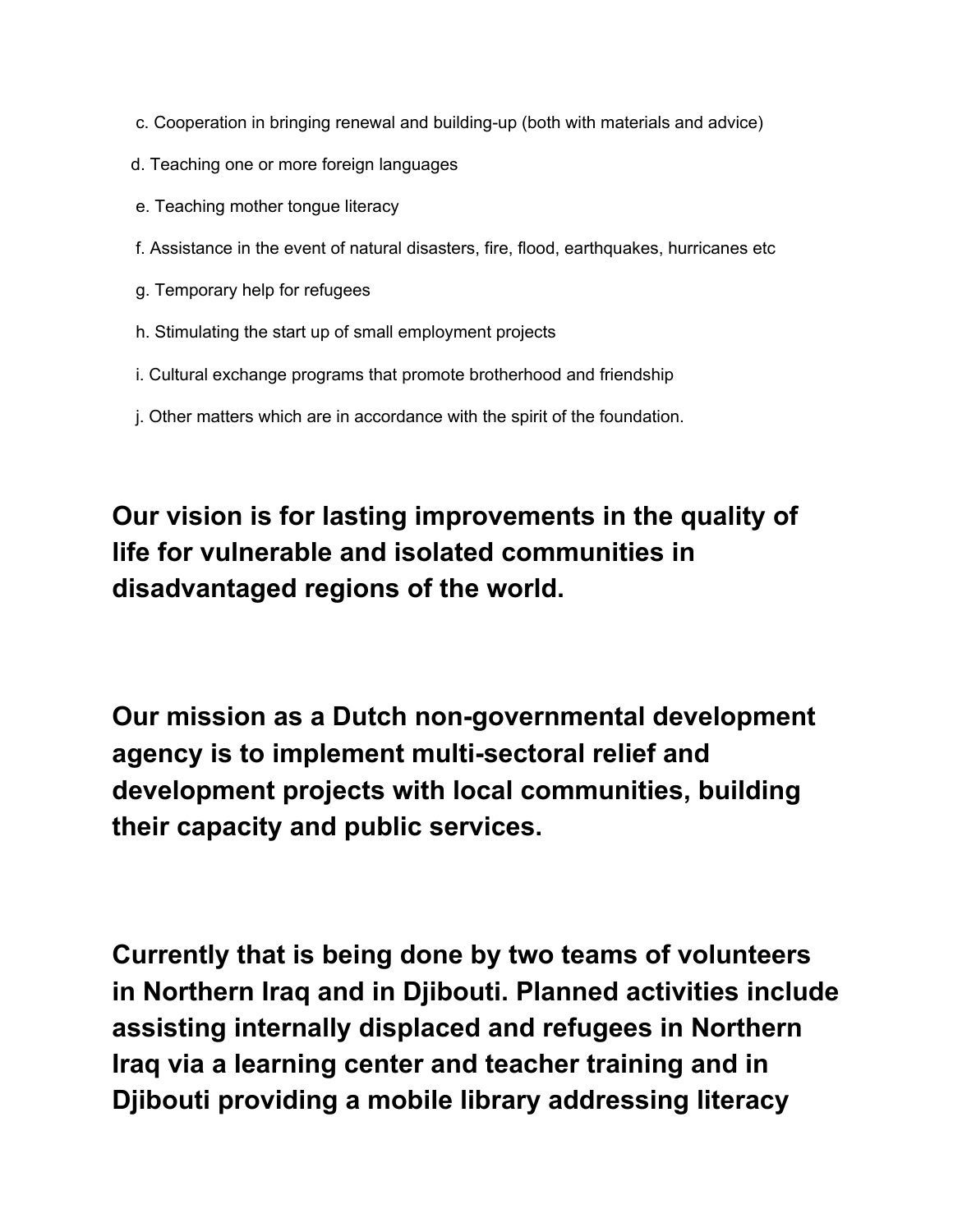**skills and life skills training, working in refugee camps, and women's programs.**

**Finances for these projects are raised through donations by supporters and in some cases through local or international partners.**

**Bestuursamenstelling / Board members:**

**Voorzitter / Chair: Rodney Keith Thorpe**

**Penningmeester / Treasurer: Robert Alan Swank**

**Secretaris / Secretary: Stephen Andrew Ashworth**

**Beloningsbeleid: Alle medewerkers van Stichting ACORN, inclusief het bestuur, zijn vrijwilligers en ontvangen geen beloning of vergoeding voor hun inzet, diensten of werkzaamheden. Alleen gemaakte onkosten die medewerkers redelijkerwijs hebben door hun functie**